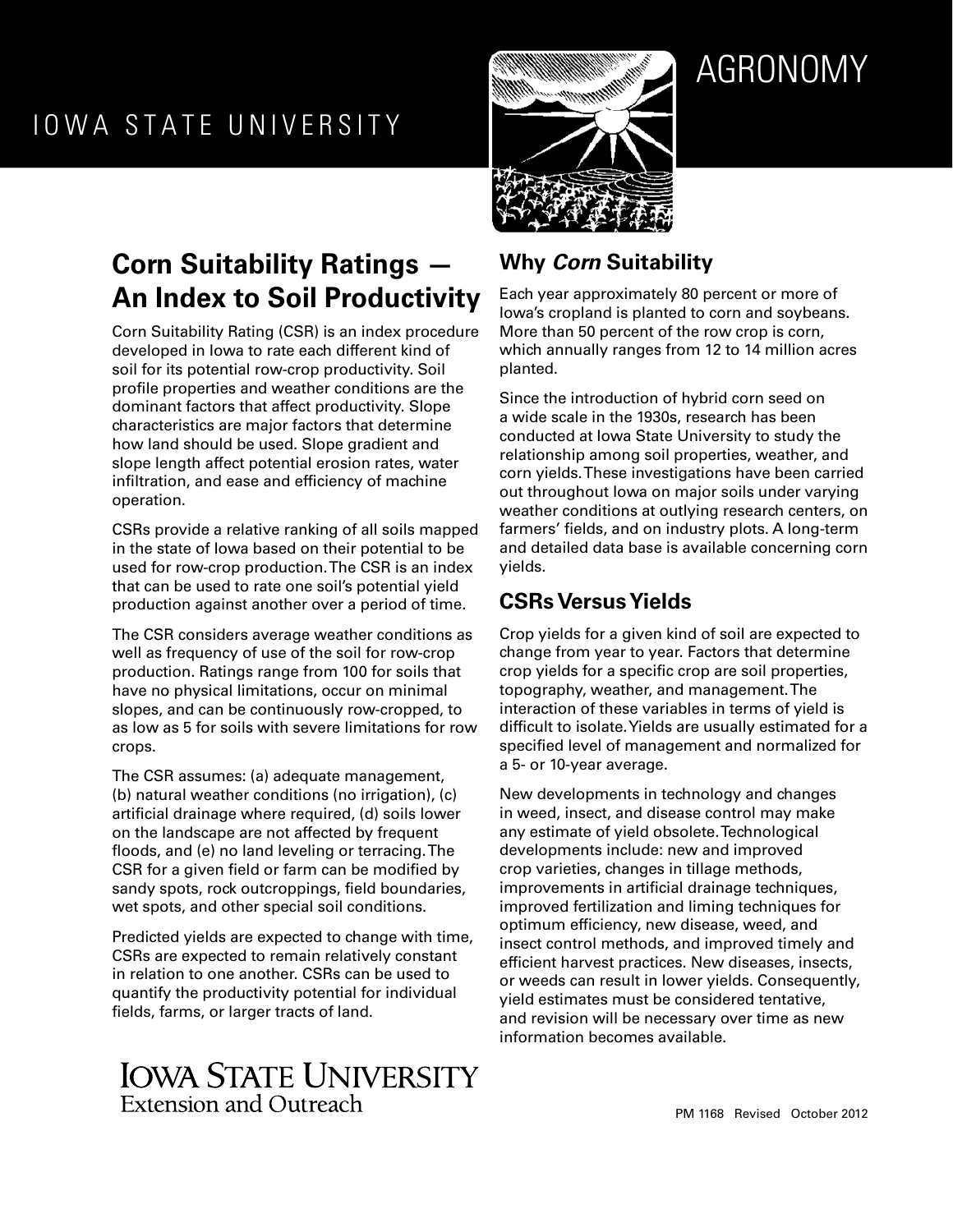

#### **Figure 1. A soil map showing the soil inventory for an 80-acre field (shaded area).**

| <b>Map</b> |                                                              | Scale: 1 inch = $1,320$                            |
|------------|--------------------------------------------------------------|----------------------------------------------------|
| symbol     | <b>Soil Phase</b>                                            |                                                    |
| 55         | Nicollet loam, 1 to 3 percent slopes, no erosion             | <b>Slope Symbols</b>                               |
| 62D        | Storden loam, 9 to 14 percent slopes, slight erosion         | Blank = 0 to 2% or 1 to                            |
| 62E        | Storden loam, 14 to 18 percent slopes, slight erosion        | $B = 2$ to 5%                                      |
| 95         | Harps clay loam, 0 to 2 percent slopes. no erosion           | $C = 5$ to 9%                                      |
| 107        | Webster clay loam, 0 to 2 percent slopes, no erosion         | $D = 9$ to 14%                                     |
| 135        | Coland clay loam, 0 to 2 percent slopes, no erosion          | $E = 14$ to 18%                                    |
| 138B       | Clarion loam, 2 to 5 percent slopes, slight erosion          |                                                    |
| 138C2      | Clarion loam, 5 to 9 percent slopes, moderate erosion        |                                                    |
| 201 B      | Coland-Terril Complex, 1 to 5 percent slopes, slight erosion | <b>Erosion Symbols</b><br>$Blank = none$ or slight |

#### **Special Symbols**

- waterway crossable with farm implements
	- waterway not crossable with farm implements
	- wet spot
	- $\Diamond$  depression containing less than 2 acres of Okoboji soil
	- farmstead

feet

 $to 3%$ 

ight 2 = moderate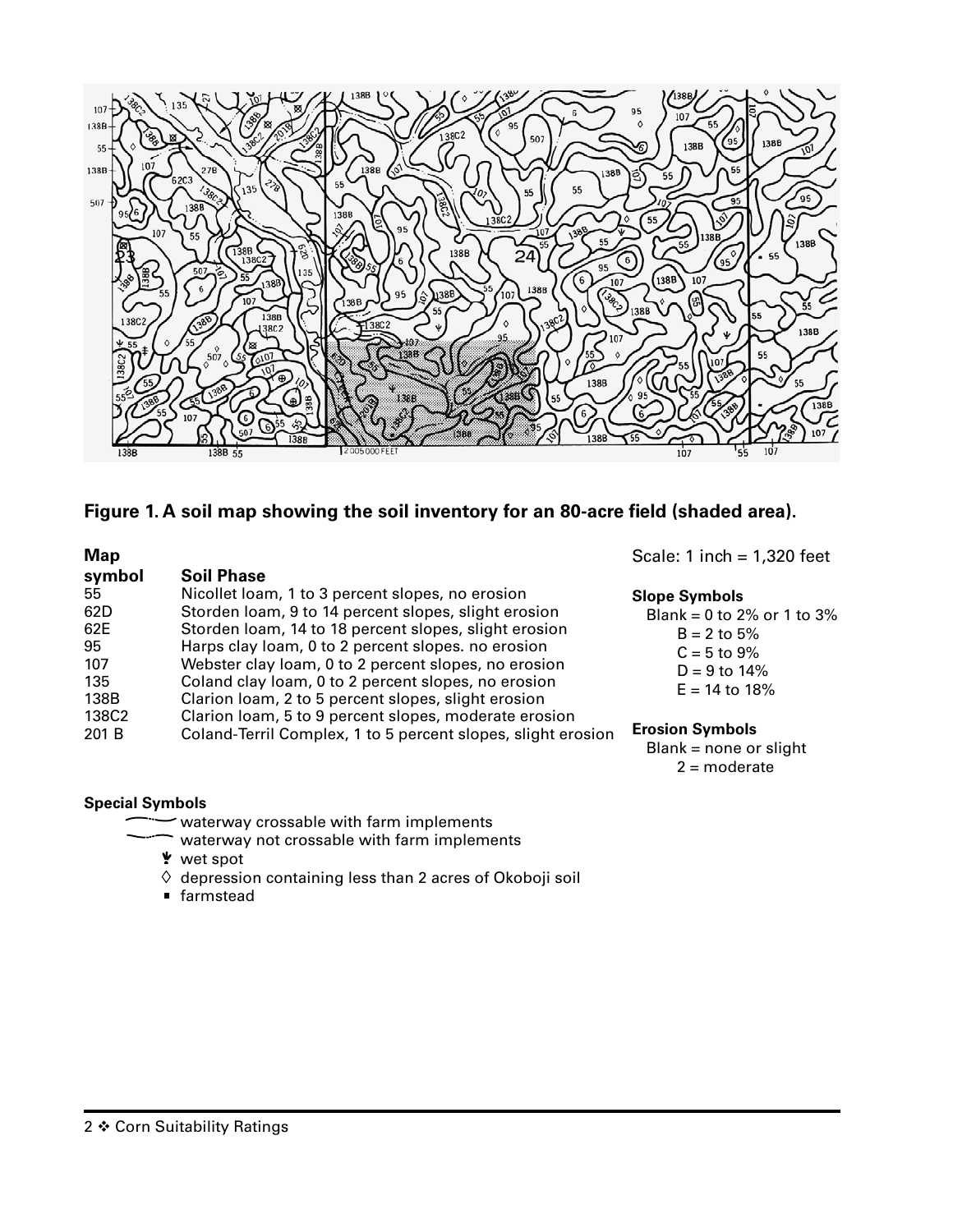**Table 1. A comparison of CSRs and estimated corn yields for different slope and erosion phases of Clarion loam.**

| Soil<br>map<br>number | <b>Percent</b><br>slope<br>gradient | <b>Erosion</b><br><b>CSR</b><br>class |    | <b>Estimated</b><br>yield bu/<br>acre* |
|-----------------------|-------------------------------------|---------------------------------------|----|----------------------------------------|
| 138B                  | $2 - 5$                             | slight                                | 82 | 223                                    |
| 138C                  | $5-9$                               | slight                                | 67 | 217                                    |
| 138C2                 | $5-9$                               | moderate                              | 65 | 208                                    |
| 138D                  | $9 - 14$                            | slight                                | 57 | 207                                    |
| 138D2                 | $9 - 14$                            | moderate                              | 55 | 199                                    |

\*Yield estimate for high level management 5-year average

Corn Suitability Ratings are based on soil properties, average weather, and the inherent potential of each kind of soil for corn production. CSRs are specified for average management and assume that new developments in technology and changes in the need for pest management practices will be relatively applicable to all soils.

Yield estimates generally are based on a high or an above average level of management. This level of management includes an implicit assumption that soil conserving activities on sloping lands are part of the management practices used to obtain high yields.

A comparison of the CSR values and estimated corn yields for different slope and erosion phases of a Clarion loam are shown in Table 1. Note the change in CSR and yield for a Clarion loam, 2 to 5 percent slopes, slightly eroded, and for a Clarion loam, 9 to 14 percent slopes, moderately eroded. The CSR changes from 82 to 55 while the estimated corn yield changes from 223 to 199.

This difference in CSR implies fewer inputs will be required to achieve an average yield of 223 bushels per acre on the 2 to 5 percent slope compared to inputs required to achieve 199 bushels per acre on the 9 to 14 percent slope gradient.

The additional inputs required on the steeper sloping soil may include agronomic and engineering practices such as some form of conservation tillage, and a four- or five-year crop rotation that includes a grass or grass-legume crop with corn and soybeans, conservation structures, and above average addition of fertilizer and lime.

**Table 2. Calculation of the weighted average CSR for an 80-acre field using the soil map shown in Figure 1.**

| Soil<br>map<br>number name | Soil type                 | <b>Acreage</b> | CSR | Acreage<br>x CSR |
|----------------------------|---------------------------|----------------|-----|------------------|
| 55                         | Nicollet Ioam             | 5.9            | 90  | 531.0            |
| 62D                        | Storden Ioam              | 6.4            | 45  | 288.0            |
| 62E                        | Storden loam              | 1.9            | 35  | 66.5             |
| 95                         | Harps clay loam           | 8.0            | 63  | 504.0            |
| 107                        | Webster clay loam         | 13.8           | 85  | 1173.0           |
| 135                        | Coland clay loam          | 2.0            | 80  | 160.0            |
| 138B                       | Clarion Ioam              | 36.1           | 82  | 2960.2           |
| 138C2                      | Clarion Ioam              | 3.9            | 65  | 253.5            |
| 201B                       | Coland-Terrill<br>Complex | 2.0            | 40  | 80.0             |
|                            |                           | 80.0           |     | 6016.2           |

 $6016.2$  = 75.2 = weighted average CSR for field 80.0

The change in value of the CSR by 27 points implies a need to conserve the soil on steeper slopes for maintenance of its long-term productivity. When CSR and yields are compared, do not expect a linear one-to-one relationship among different slope classes and erosion phases for the same kind of soil.

#### **Calculation of an Average CSR Value**

Corn Suitability Ratings can be used with soil maps to calculate a weighted average CSR value for any size of land tract. A typical soil map of an 80-acre field located in the Clarion-Nicollet-Webster soil association area of north central Iowa is shown in Figure 1. Calculation of a weighted average CSR is illustrated in Table 2. The weighted average CSR for the 80-acre field is 75.2.

Symbols on the soil map in addition to the soil map unit designation can be useful in evaluating a tract of land. Special soil symbols identify soil areas less than two acres that vary significantly from the soil mapping unit delineation in which they occur (Figure 1). Many of these symbols indicate hazards or features that detract from the optimum use of the land and must be considered in evaluation of a tract. For example, the diamond-shaped symbol that occurs in soil delineation number 95 (Figure 1) represents an area of Okoboji silty clay loam soil. The Okoboji soil often is saturated with water at or near the ground surface and has a CSR of 58.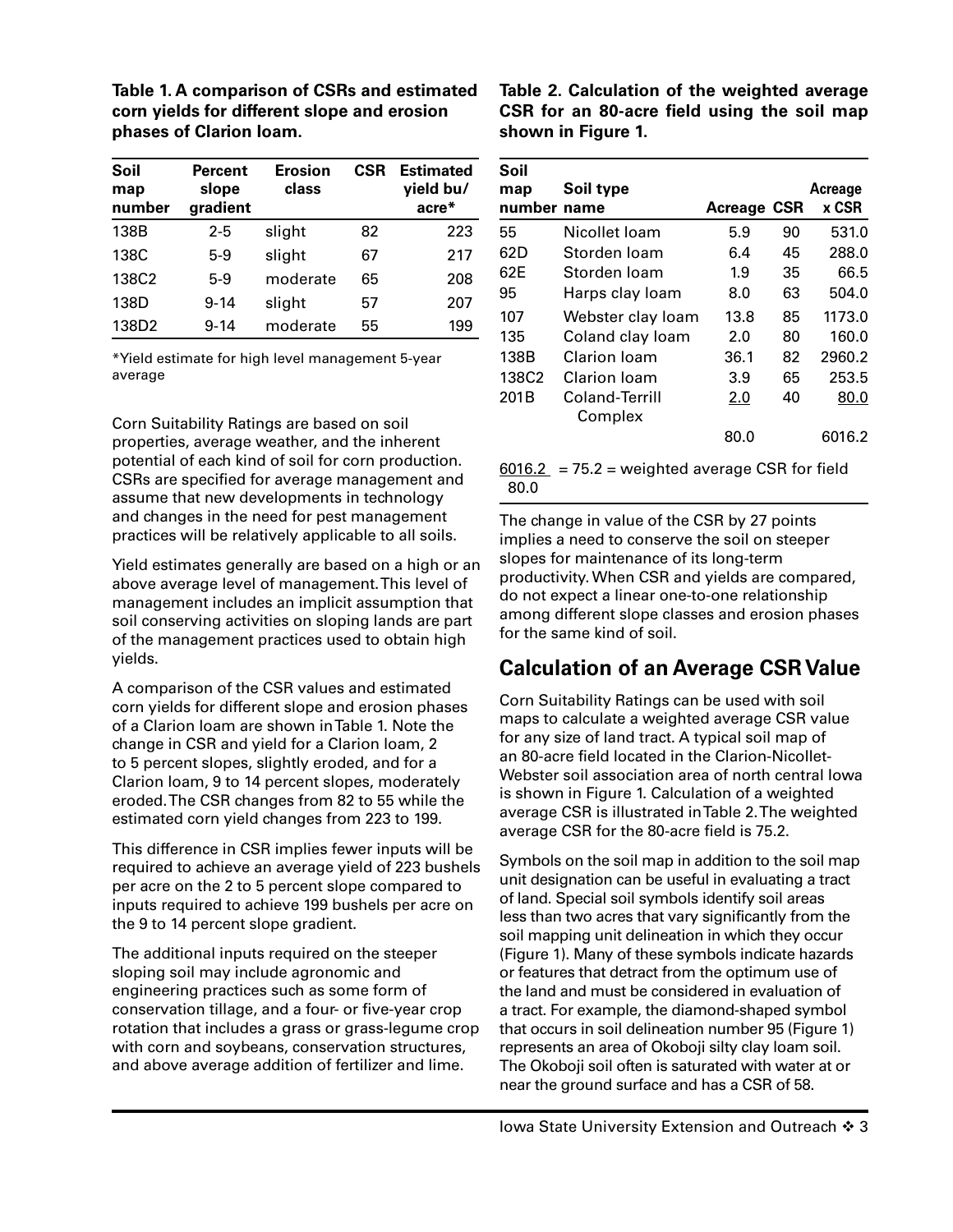

**Figure 2. County weighted average Corn Suitability Ratings calculated from acreages listed in published soil survey report and CSRs listed in the published county soil survey report (beginning in 1995) or the Iowa Soil Property Interpretation Database. A current version of this figure is located at the following website: [http://www.extension.iastate.edu/Documents/soils/wavcsr.pdf.](http://www.extension.iastate.edu/Documents/soils/wavcsr.pdf)**

Weighted average CSRs can be calculated for larger tracts or any combination of land tracts. Examples include whole farms, sections, townships, and county-by-county summaries. Figure 2 illustrates weighted CSRs that have been summarized on a county-by-county basis.

## **Uses of Corn Suitability Ratings**

Corn Suitability Ratings can be used for several practical purposes. CSRs provide a method for placing a numerical rating on land. A numerical rating provides a quantitative assessment of land compared to a qualitative rating. A primary use of CSRs is to quantify the productivity potential of a tract of land, field, or farm as described in Figure 1 and Table 2.

Other uses of CSRs are calculation of land values, comparison of farmland, aid in the equalization of tax assessment, and evaluation of farmland quality.

#### **Calculation of Land Values**

Appraisers, brokers, and farmers can use CSRs to calculate an index number for a tract of land based on its inherent productivity. To accomplish this, two pieces of information are required. First, an average CSR of a county, township, or other large land area is required. Figure 2 shows an example of the information needed. Second, the average price or sale value of the same land area is required. Using these two pieces of information, calculation of a current dollar value of each CSR point can be determined for the county, township, or other large land area. The next step is to take the dollar value of each CSR point and multiply this value times the average CSR of a specific tract of land or farm. This results in the dollar per acre value for the land tract or farm. An example of this procedure is illustrated in Table 3 using information from Figure 1 and Table 2.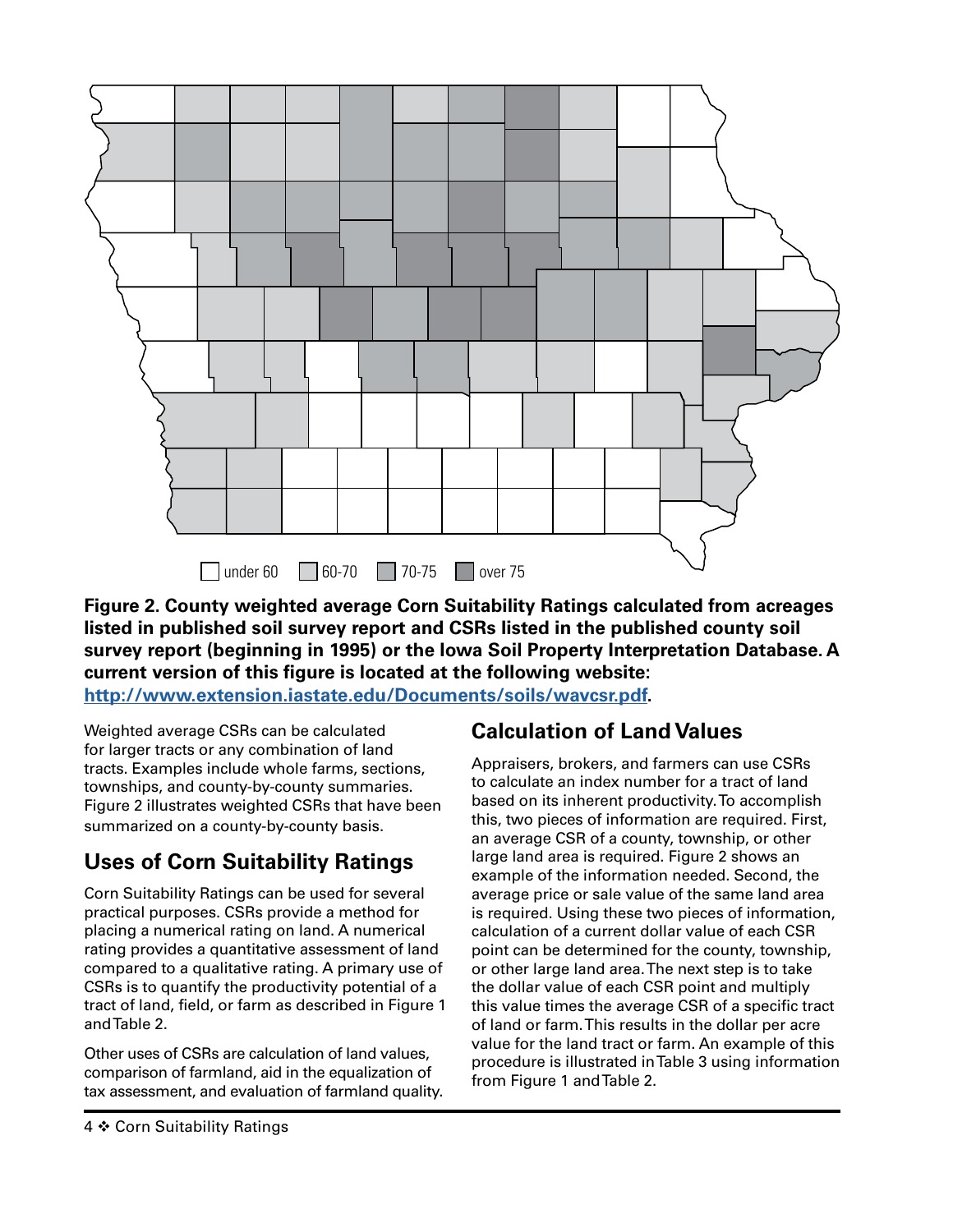#### **Table 3. Worksheet for calculating the land value for an 80-acre field based on inherent productivity.**

| 1. Average CSR of a county or other large area:                                                                         |     |     |               |  |         | (1)               | 70.0       |
|-------------------------------------------------------------------------------------------------------------------------|-----|-----|---------------|--|---------|-------------------|------------|
| 2. Average sale price per acre of farmland for a                                                                        |     |     |               |  |         |                   |            |
| county or other large area:                                                                                             |     |     |               |  |         | (2)               | \$6.800.00 |
| 3. Dollar value of each CSR point:                                                                                      | (2) |     | \$6,800.00    |  |         | (3)               | \$97.14    |
| (1)                                                                                                                     |     |     | 70.0          |  |         |                   |            |
| 4. Value per acre of farmland for specific tract of land<br>(e.g., use average CSR for 80-acre field shown in table 2). |     |     |               |  |         |                   |            |
| Weighted CSR per acre x dollar value                                                                                    |     |     |               |  |         |                   |            |
| 75.2                                                                                                                    | X.  |     | $(3)$ \$97.14 |  |         | $=(4)$ \$7,305.14 |            |
| 5. Value of 80-acre field:                                                                                              | 80  | (4) | \$7,305.14    |  | $= (5)$ | \$584,411,42      |            |



#### **Figure 3. A rectangular township with 36 legal sections showing the location of farm X and comparable farms A, B, C, and D.**

This method assesses only the inherent productivity of the land. It does not include the value of buildings, location, water supplies, and other management features.

#### **Table 4. Comparison of weighted average CSR and acreage for farms illustrated in Figure 3.**

| Farm | <b>Acres</b> | Weighted<br>average<br><b>CSR</b> |
|------|--------------|-----------------------------------|
| X    | 80           | 75.2                              |
| А    | 236          | 80.8                              |
| в    | 158          | 83.4                              |
| C    | 322          | 72.3                              |
| D    | 460          | 79.8                              |

# **Comparison of Farmland**

Calculation of the weighted average CSR for several farms or tracts of land within a defined soil association area provides a tool to compare the inherent productivity of one farm against another farm. Figure 3 shows a legal township containing 36 sections and the location of an 80-acre field designated as tract X. The average CSR of field X is 75.2 and can be compared to farms A, B, C, and D (Table 4). All the farms occur within the same major soil association area of Iowa and have some soil mapping units in common. These average CSR values can be used directly to compare the inherent productivity of each tract or farm with the other farms, regardless of size.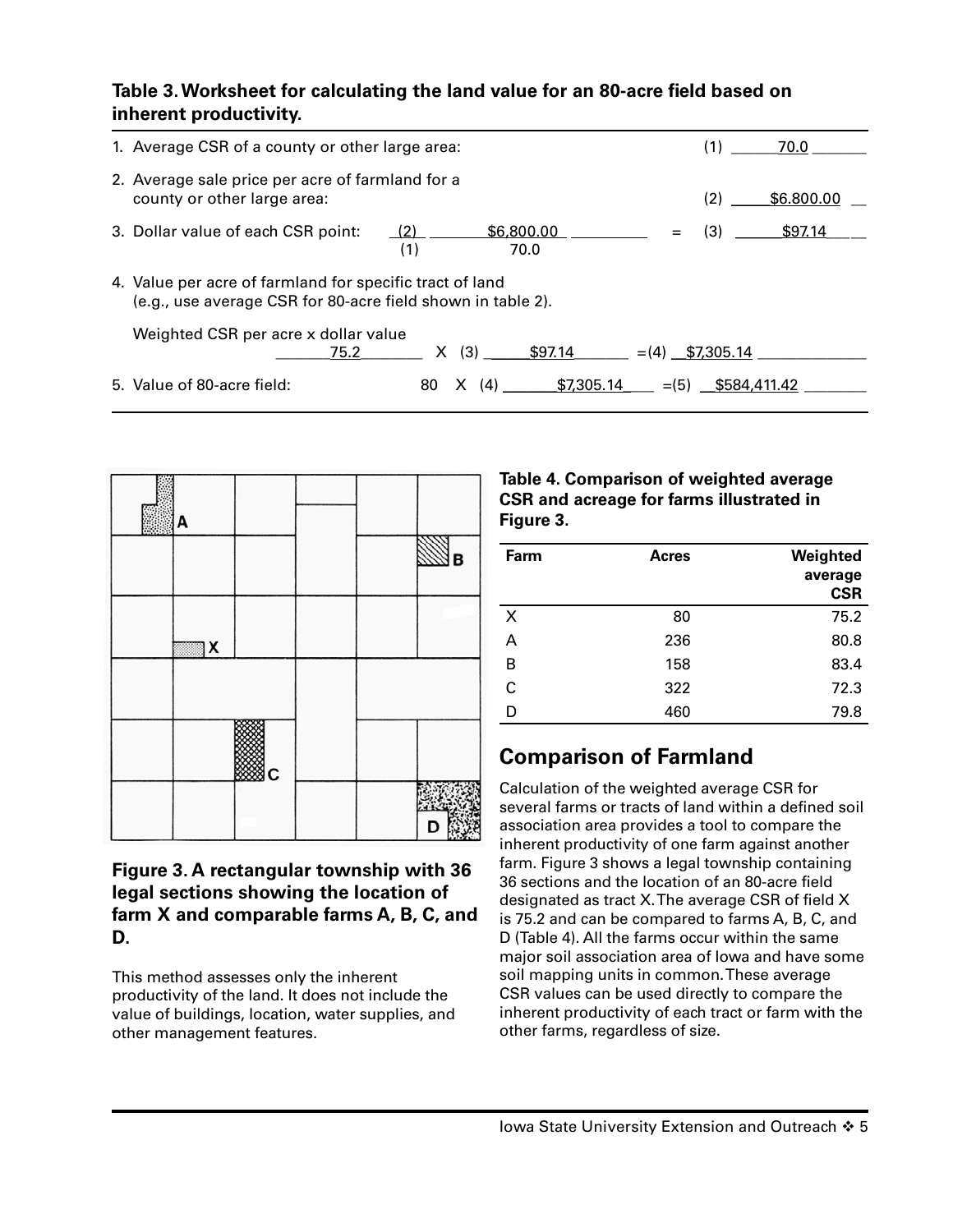This method assesses only the inherent productivity. Factors such as buildings, location, water supplies, crop and noncrop acreages, and other management features must be subsequently evaluated.

#### **Equalization of Tax Assessment**

The Code of Iowa requires that farmland assessments be based on net earning capacity and productivity. The Code as legislated and made effective in 1977 states:

*The actual value of agricultural property shall be determined on the basis of productivity and net earning capacity of the property determined on the basis of its use for agricultural purposes capitalized at a rate of seven percent and applied uniformly among counties and among classes of property. [Code of Iowa, Sec. 441.21.1e]*

The major feature of the Code allows for the calculation of an average productivity on a countyby-county basis and the use of soil maps and CSRs for the equalization on an ownership tract basis. Concerning the use of soil map information, the Code states:

*In counties or townships in which field work on a modern soil survey has been completed since January 1, 1949, the assessor and the Department of Revenue shall place emphasis upon the results of such survey in determining the productivity and earning capacity of such agricultural property. [Code of Iowa, Sec. 441.21.1f]*

The present procedure in use requires the use of soil maps and CSRs. The first step is made by the Iowa Department of Revenue (IDR). IDR considers the county as one large unit and calculates an average productivity value per acre for the county by the landlord net income method. As an example, a county has an average productivity value of \$1,500 per acre. This value is based on a five-year average of annual Iowa Crop and Livestock Reporting Service census data for cropland acreages, yields, estimated prices of farm products, and landlord expenses. Using a 7 percent capitalization rate the formula is:

(1) landlord net income per acre capitalization rate

= average productivity value per acre for county

(2)  $\frac{$105.00}{$0.07} = $1,500.00$ 

On this basis each county in the state is assigned a productivity value.

The second step is made by the county assessor. The assessor uses the productivity value assigned by the Iowa Department of Revenue to calculate the total assessed value of taxable farmland in the county. For example, assume a county has 340,000 acres of taxable farmland and the average value of farmland is \$1,500 per acre, the total assessed value is \$510,000,000. The assessor then determines the total CSR points for the taxable farmland in the county by summing the CSR points for each ownership tract as illustrated in Table 2. Next the assessor divides the total assessed value of taxable land by the total CSR points and determines the average dollar value per CSR point. Assume the total CSR points in the county are 23,800,000. This value divided into \$510,000.000, the total assessed value, yields an average dollar value of \$21.43 for each CSR point.

The assessor then multiplies the average CSR per ownership tract (some county assessors use 40-acre tracts or portions thereof based on ownership) times the value of each CSR point. In the example 80-acre field (Table 2), the average CSR is 75.2. This average value times \$21.43 yields an equalized assessed value of \$1,611.54 per acre. The total assessed value of the 80-acre field is \$128,932.20 (Table 5).

This procedure allows county assessors to eliminate farm management skills of farmers in assessment of productivity of farmland. Instead, soil maps and CSRs provide the assessor with tools to evaluate soil properties and characteristics below the ground surface. This method provides for equalization of assessment on soil productivity, not how well or how poorly one is able to apply management skills.

#### **Evaluation of Farmland Quality**

Quality of farmland can be measured by several methods. One method commonly used is the USDA Land Capability Classification (LCC) system that rates each kind of soil at the map unit level in one of eight classes, I through VIII. The LCC system is a qualitative method that assesses soil limitations rather than soil productivity capacity. In Iowa the dominant soil limitation that separates soils into different classes of the LCC system is steepness of slope and erosion hazard.

The use of CSRs provides a method for quantification of the quality of farmland. The calculation of a weighted average CSR for each tract of land for a specified size or acreage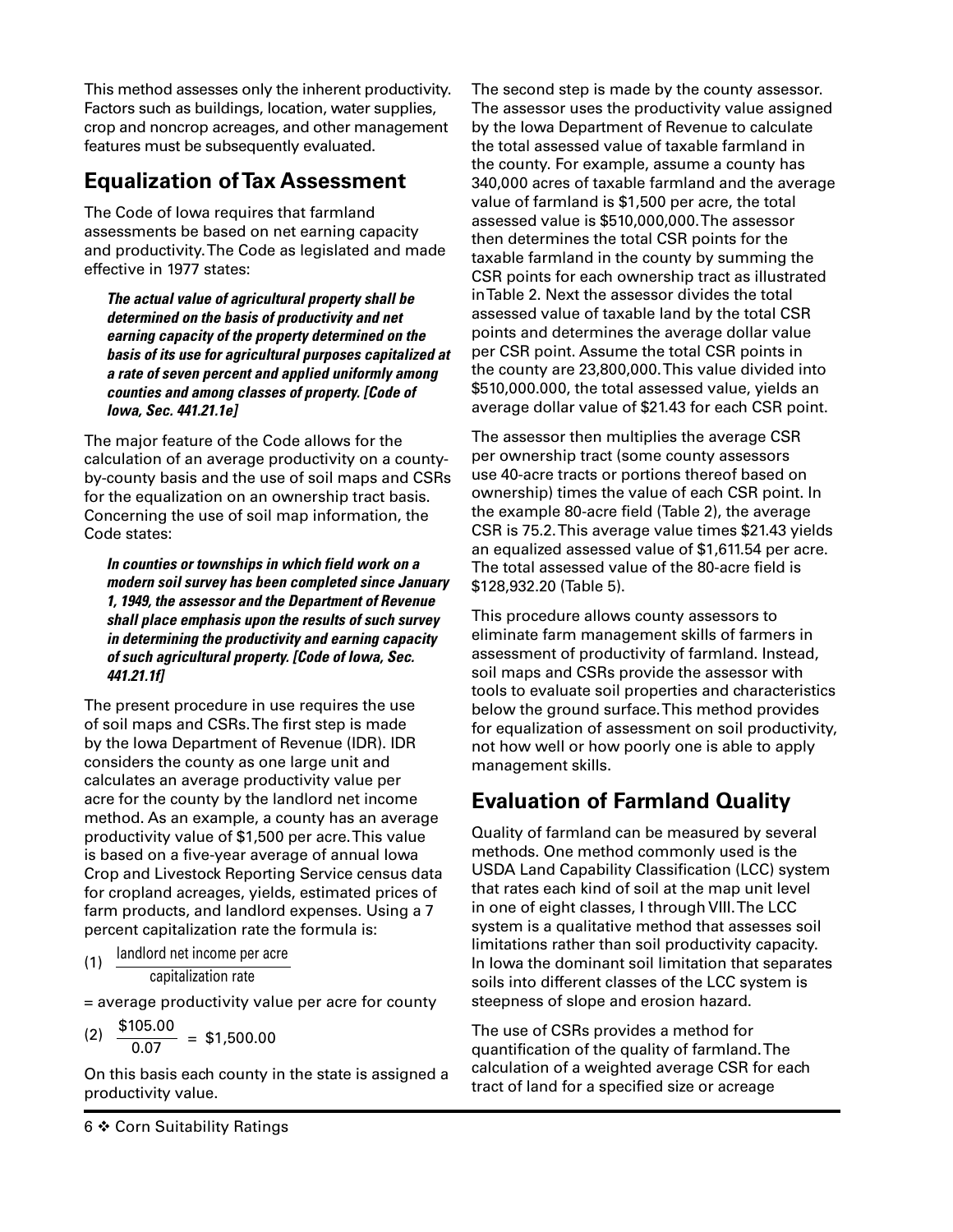| 1. Average value of an acre of farmland.                 |                |                             |                    |     | (1) | \$1,500.00          |
|----------------------------------------------------------|----------------|-----------------------------|--------------------|-----|-----|---------------------|
| 2. Total taxable acres of farmland in county.            |                | (2)                         | 340,000            |     |     |                     |
| 3. Total value of taxable farmland.                      | \$1,500<br>(1) | X                           | 340,000<br>(2)     |     |     | $(3)$ \$510,000,000 |
| 4. Total CSR points in county.                           |                |                             |                    |     | (4) | 23,800,000          |
| 5. Value of each CSR point:                              | (3)<br>(4)     | \$510,000,000<br>23,800,000 |                    | $=$ | (5) | \$21.43             |
| 6. Average CSR for example land tract (from table 2).    |                |                             |                    |     | (6) | 75.2                |
| 7. Equalization per acre based on inherent productivity. | \$21.43<br>(5) | X                           | <u>75.2</u><br>(6) | $=$ | (7) | \$1,611.54          |
| 8. Equalization value of tract.                          | 80.0 Acres     | X                           | \$1,611.54<br>(7)  |     | (8) | \$128,932.20        |

**Table 5. Worksheet used by Iowa county assessors for equalization of assessed value of farmland based on inherent soil productivity.**

allows comparison of land areas and provides a numerical value for each tract. Several Iowa counties have implemented a system to identify high quality farmland based on the numerical ratings determined by assignment and calculation of CSRs.

#### **Availability of Corn Suitability Ratings**

A Corn Suitability Rating value is assigned to each kind of soil that occurs in Iowa. Currently there are approximately 400 soil types (example: Clarion loam) and more than 1,600 soil map units (example: Clarion loam, 5 to 9 percent slopes, moderately eroded) identified in Iowa. Many of these map units occur over wide geographical areas under different rainfall and temperature patterns. For example, the Clarion loam soil is identified in all or part of 29 counties in north central Iowa ranging in latitude from southern Polk County to the Iowa-Minnesota state line and east to west from Worth County to Osceola County.

Because of the large geographic extent of many soil map units and the range of rainfall and temperature conditions in Iowa, CSRs are adjusted

on a county-by-county basis. These localized CSR values are published in county soil survey report supplements. Between 1975 and 1994 supplements listing a CSR for each soil map unit were printed and distributed for each county at the time of the release of the published soil survey report. Beginning in 1995, CSRs are listed in a table in the published soil survey report.

Copies of published soil survey reports and soil survey report supplements are available at the respective county extension office and soil and water conservation district office. Also, all published county soil survey reports in print and CD/DVD format are available at the ISU Extension Online Store at https://store.extension.iastate.edu/ ProductList.aspx?CategoryID=94. Beginning in 2007 all newly published soil surveys are available only in DVD format or on the USDA Web Soil Survey at: [http://websoilsurvey.nrcs.usda.gov/](http://websoilsurvey.nrcs.usda.gov/app/) [app/.](http://websoilsurvey.nrcs.usda.gov/app/) In addition, CSRs are listed by for each soil map unit by county in the Iowa Soil Properties and Interpretation Database (ISPAID) at:

<http://www.extension.iastate.edu/soils/ispaid>.